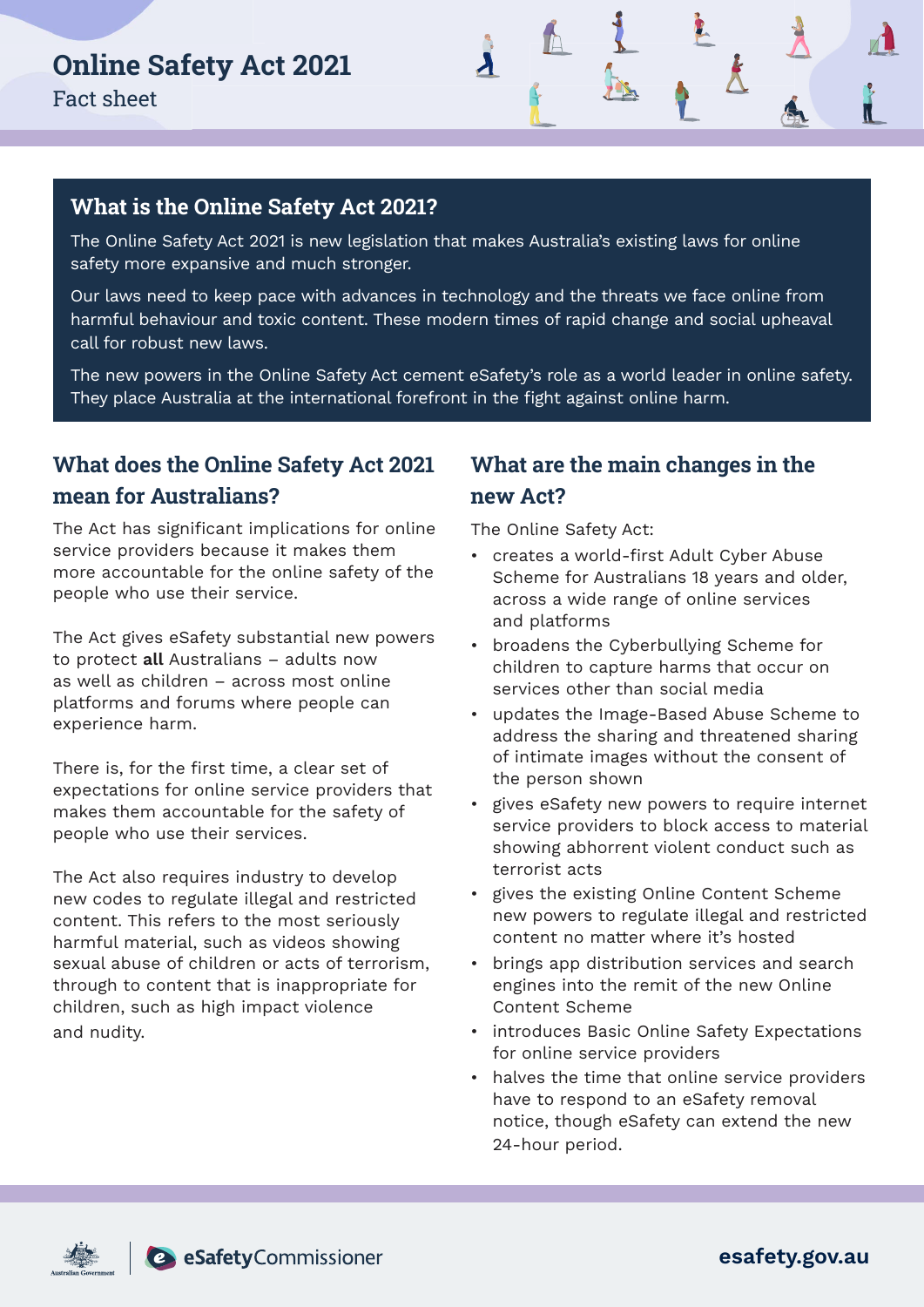## **What are the expectations of industry?**

#### Basic Online Safety Expectations

The Act sets out what the Australian Government now expects from online service providers. It has raised the bar by establishing a wide-ranging set of Basic Online Safety Expectations.

These expectations are designed to help make sure online services are safer for all Australians to use. They also encourage the tech industry to be more transparent about their safety features, policies and practices.

The Basic Online Safety Expectations are a broad set of requirements that apply to an array of services and all online safety issues. They establish a new benchmark for online service providers to be proactive in how they protect people from abusive conduct and harmful content online.

eSafety now expects online service providers to take reasonable steps to be safe for their users. We expect them to minimise bullying, abuse and other harmful activity and content. We expect them to have clear and easy-to-follow ways for people to lodge complaints about unacceptable use.

The Minister for Communications, Urban Infrastructure, Cities and the Arts can determine the expectations for certain online services. eSafety then has the power to require online service providers to report on how they are meeting any or all of the Basic Online Safety Expectations.

The Basic Online Safety Expectations are backed by new civil penalties for online service providers that do not meet their reporting obligations.

eSafety will also have the ability to name online service providers that do not meet the Basic Online Safety Expectations, as well as publish statements of compliance for those that meet or exceed expectations.

#### New industry codes for illegal and restricted content

The Act will also require industry to develop new codes.

The codes will be mandatory, and they apply to various sections of the online industry including:

- social media platforms
- electronic messaging services, online games and other relevant electronic services
- websites and other designated internet service
- search engines
- app distribution services
- internet service providers
- hosting service providers
- manufacturers and suppliers of equipment used to access online services andpeople who install and maintain equipment.

The codes, when registered, can require online platforms and service providers to detect and remove illegal content like child sexual abuse or acts of terrorism. They can also put greater onus on industry to shield children from ageinappropriate content like pornography.

The Act allows eSafety to impose industrywide standards if online service providers cannot reach agreement on the codes, or if they develop codes that do not contain

appropriate safeguards.





esafety.gov.au